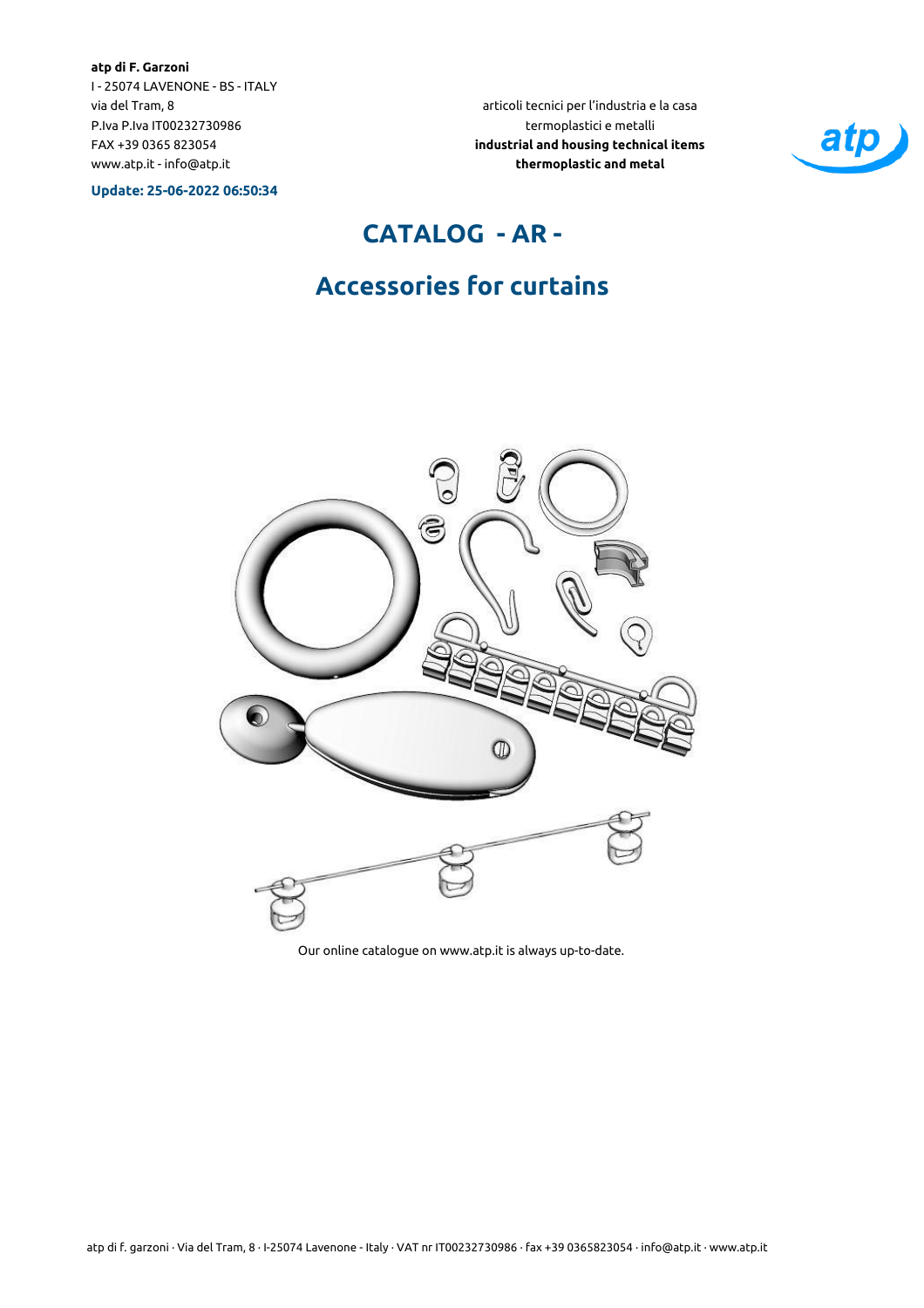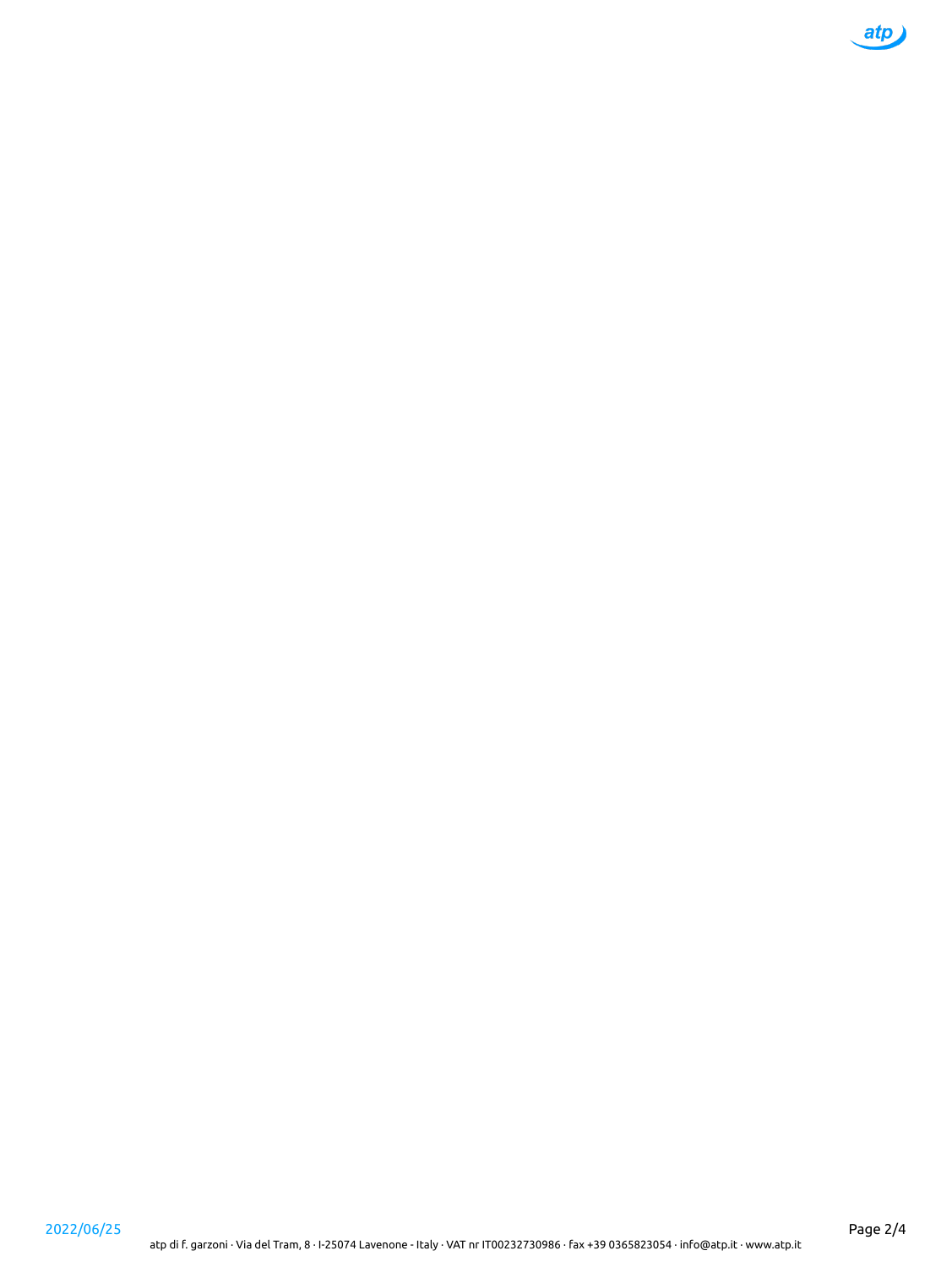

Index (in order of appearance in the catalog):

• Rings

## **Minimum order = 1 bag/box**

**The measures and weights indicated in the catalogue are nominal values. The descriptions between equals (= =) are special versions without immediate availability on stock. Discard up to a 1% is to be considered normal.**